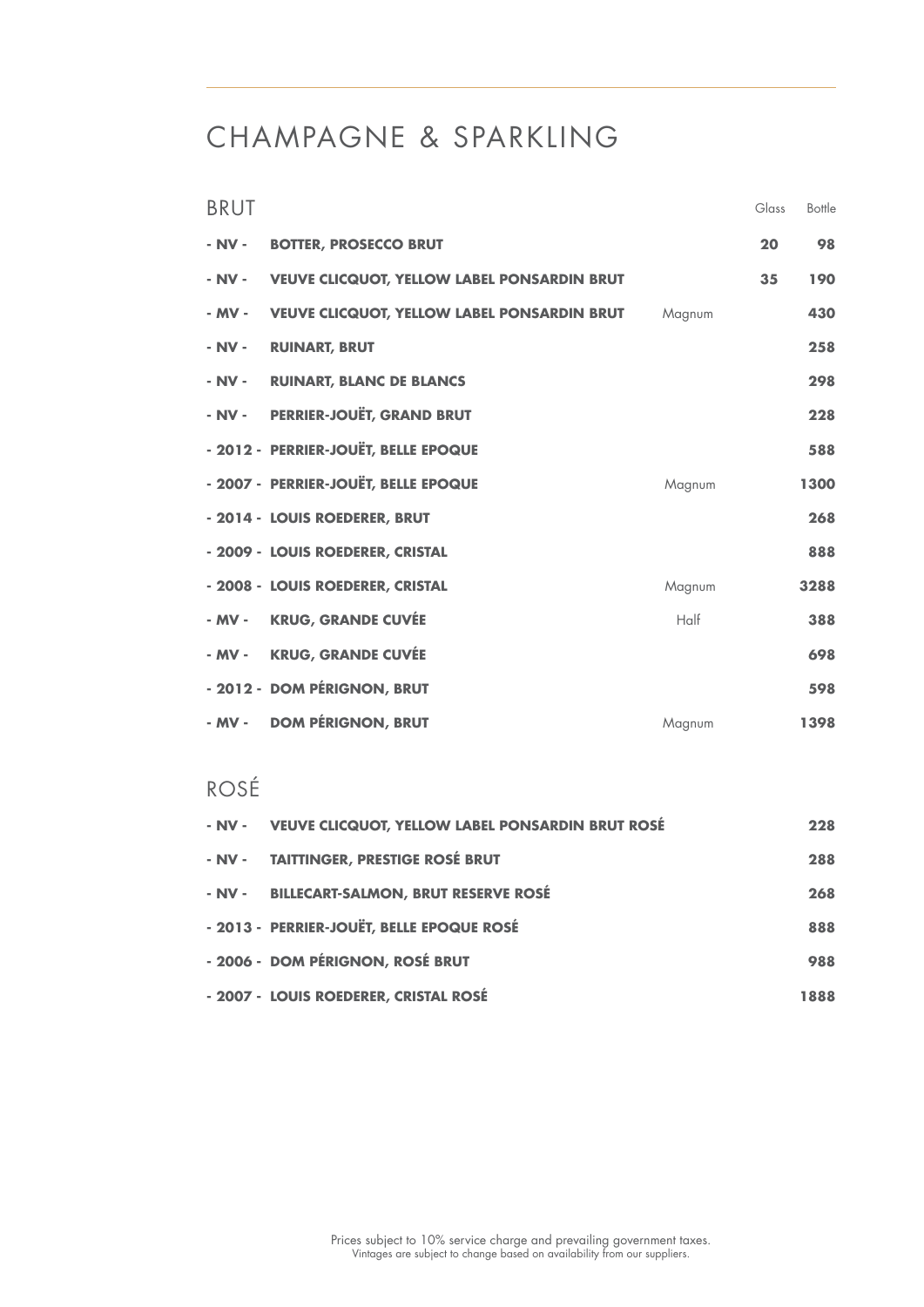## **WHITES**

| <b>RIESLING</b> |                                                                        | Glass | Bottle |
|-----------------|------------------------------------------------------------------------|-------|--------|
|                 | - 2018 - DOMAINES SCHLUMBERGER, LES PRINCES ABBÉS<br>Alsace, France    |       | 98     |
|                 | - 2013 - TRIMBACH, CUVÉE FREDERIC EMILE<br>Alsace, France              |       | 228    |
|                 | - 2020 - DR LOOSEN, WEHLENER SONNENUHR KABINETT<br>Mosel, Germany      |       | 128    |
|                 | - 2018 - PEWSEY VALE<br>Eden Valley, Australia                         |       | 118    |
| - RV -          | PENFOLDS, KOONUNGA HILL<br>South Australia, Australia                  | 18    | 88     |
|                 |                                                                        |       |        |
|                 | CHARDONNAY                                                             |       |        |
|                 | - 2018 - WILLIAM FEVRE, BOUGROS, CHABLIS GRAND CRU<br>Burgundy, France |       | 268    |
|                 | - 2018 - WILLIAM FEVRE VAILLONS, CHABLIS 1ER CRU<br>Burgundy, France   | 35    | 198    |
|                 | - 2018 - OLIVIER LEFLAIVE, MEURSAULT<br>Burgundy, France               |       | 268    |
|                 | - 2017 - SHAW + SMITH, M3<br>Adelaide Hills, South Australia           |       | 198    |
|                 | - 2018 - PENFOLDS, YATTARNA<br>Multi Region, Australia                 |       | 498    |
| - RV -          | YALUMBA, Y SERIES<br>South Australia                                   | 20    | 98     |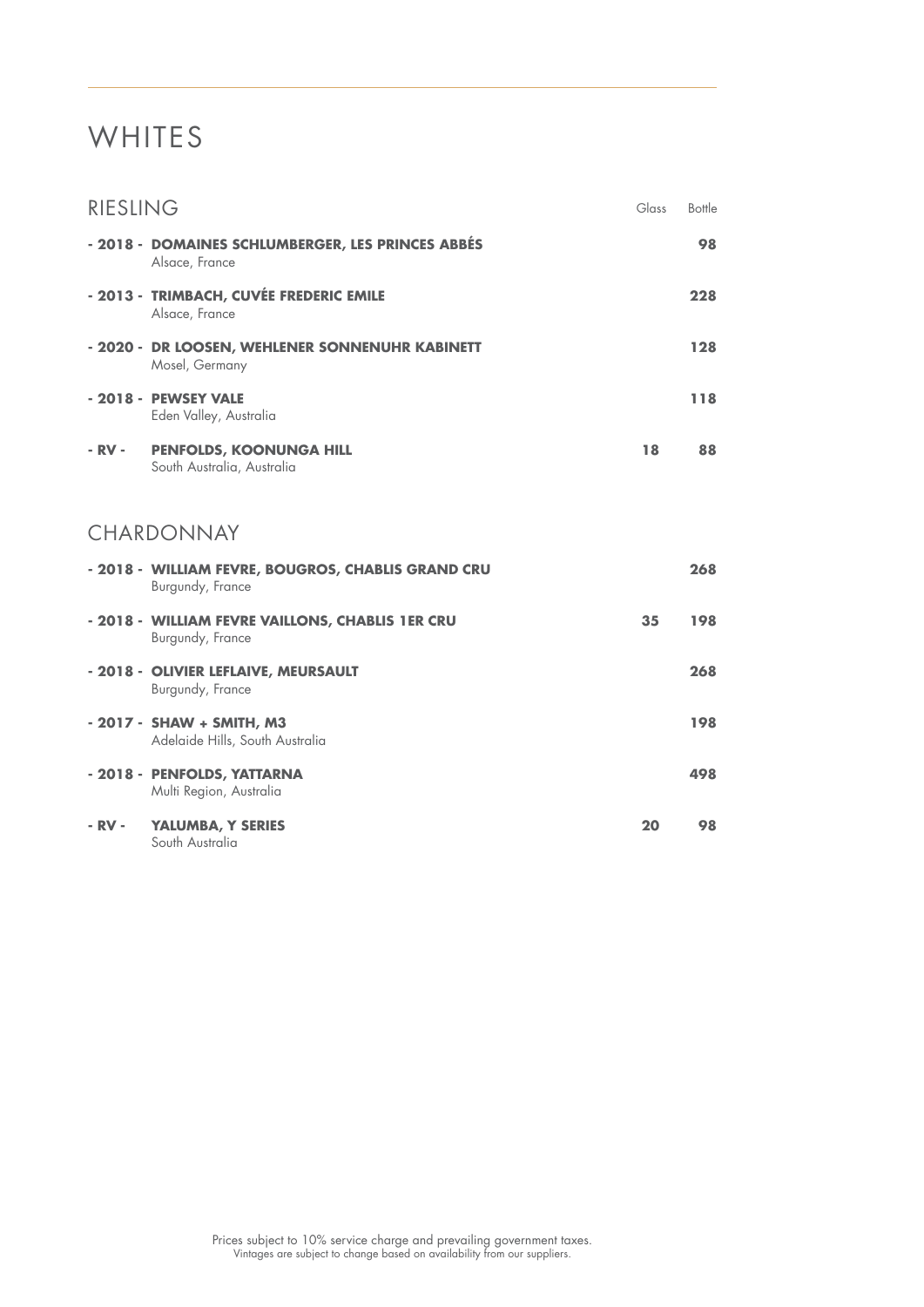|--|--|

|        | <b>SAUVIGNON BLANC</b>                                                    | Glass | Bottle |
|--------|---------------------------------------------------------------------------|-------|--------|
|        | - 2019 - HENRI BOURGEOIS, LES BARONNES, SANCERRE<br>Loire Valley, France  |       | 188    |
|        | - 2020 - PASCAL JOULIVET, SANCERRE<br>Loire Valley, France                |       | 218    |
|        | $-2021 - SHAW + SMITH$<br>Adelaide Hills, Australia                       |       | 128    |
|        | - 2019 - CLOUDY BAY, TE KOKO<br>Marlborough, New Zealand                  |       | 198    |
| - RV - | <b>CLOUDY BAY</b><br>Marlborough, New Zealand                             | 28    | 130    |
|        | WHITES OF THE WORLD                                                       |       |        |
| - RV - | <b>TRIMBACH, GEWÜRZTRAMINER</b><br>Alsace, France                         | 22    | 108    |
|        | - 2019 - E. GUIGAL, CONDRIEU<br>Rhone Valley, France                      |       | 288    |
|        | - 2019 - PIO CESARE, GAVI<br>Piedmont, Italy                              |       | 158    |
|        | - 2020 - PIO CESARE, MOSCATO D'ASTI<br>Piedmont, Italy                    |       | 118    |
| - RV - | <b>KRIS, PINOT GRIGIO</b><br>Veneto, Italy                                | 20    | 98     |
|        | - 2018 - BROVIA, ARNEIS<br>Roero, Piedmont, Italy                         |       | 158    |
|        | - 2019 - TYRRELL'S, SEMILLON<br>Hunter Valley, Australia                  |       | 138    |
| ROSÉ   |                                                                           |       |        |
|        | - 2020 - CHÂTEAU D'ESCLANS, WHISPERING ANGEL<br>Côtes de Provence, France | 28    | 130    |
| - RV - | <b>DOMAINE OTT, BY OTT</b><br>Côtes de Provence, France                   | 22    | 108    |
| - RV - | <b>MIRAVAL</b><br>Côtes de Provence, France                               |       | 148    |
|        | - 2020 - MINUTY PRESTIGE<br>Côtes de Provence, France                     | 26    | 125    |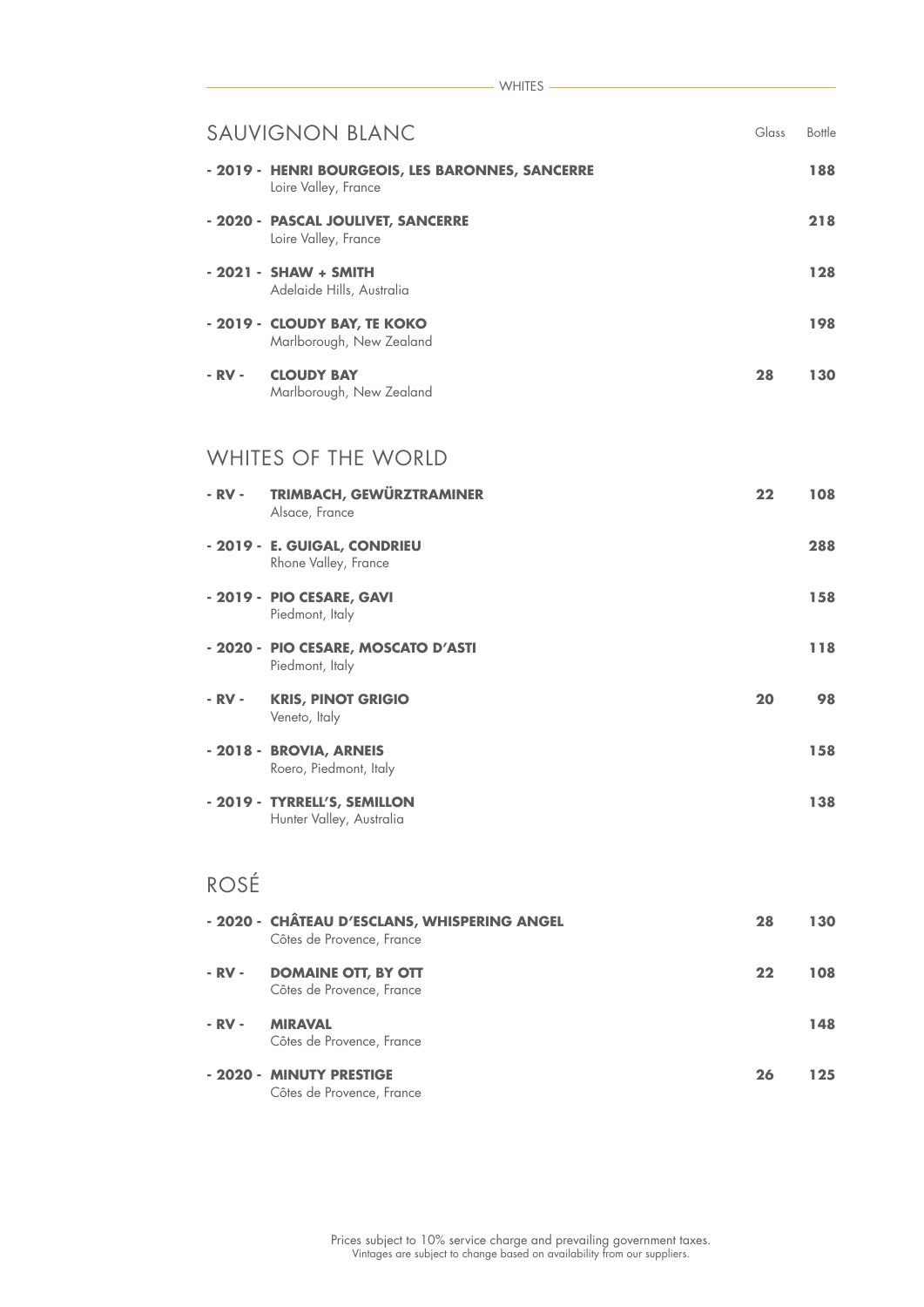## REDS

|        | <b>CABERNET SAUVIGNON &amp; BLEND</b>                                                    |         | Glass | Bottle |
|--------|------------------------------------------------------------------------------------------|---------|-------|--------|
|        | - 2018 - JEAN-PIERRE MOUEIX, SAINT EMILLION<br>Bordeaux, France                          |         |       | 138    |
|        | - 2000 - CHATEAU TALBOT, BLEND<br>Saint Julien, Bordeaux, France                         |         |       | 628    |
|        | - 2018 - GAJA, CA'MARCANDA, MAGARI, BLEND<br>Tuscany, Italy                              |         |       | 258    |
|        | - 2016 - TIGNANELLO, ANTINORI<br>Tuscany, Italy                                          | $H$ alf |       | 258    |
|        | - 2018 - CHATEAU STE. MICHELLE, MERLOT<br>Columbia Valley, Washington, USA               |         |       | 128    |
|        | - 2012 - OPUS ONE, BLEND<br>Napa Valley, USA                                             |         |       | 2488   |
|        | - 2018 - KENDALL JACKSON. CABERNET SAUVIGNON<br>Sonoma, California, USA                  |         |       | 178    |
|        | - 2017 - AO YUN, BLEND<br>Yunnan, China                                                  |         |       | 888    |
|        | - 2019 - PENFOLDS, BIN 407, CABERNET SAUVIGNON<br>Multi Region, Australia                |         |       | 298    |
|        | - 2017 - VASSE FELIX, PREMIER CABERNET SAUVIGNON<br>Margaret River, Australia            |         |       | 208    |
|        | - 2017 - CONCHA Y TORO, DON MELCHOR, CABERNET SAUVIGNON<br>Maipo Valley, Chile           |         |       | 498    |
|        | - 2020 - SANTA HELENA, CABERNET SAUVIGNON<br>Central Valley, Chile                       |         |       | 98     |
|        | - 2019 - CASA LAPOSTOLLE, CUVÉE ALEXANDRE, CABERNET SAUVIGNON<br>Colchagua Valley, Chile |         |       | 148    |
|        | - 2018 - TERRAZAS, CABERNET SAUVIGNON<br>Mendoza, Argentina                              |         |       | 128    |
| - RV - | <b>MASCOTA UNANIME, CABERNET SAUVIGNON</b><br>Mendoza, Argentina                         |         | 28    | 138    |
|        | - 2017 - ALTO ROUGE, BLEND<br>Stellenbosch, South Africa                                 |         |       | 108    |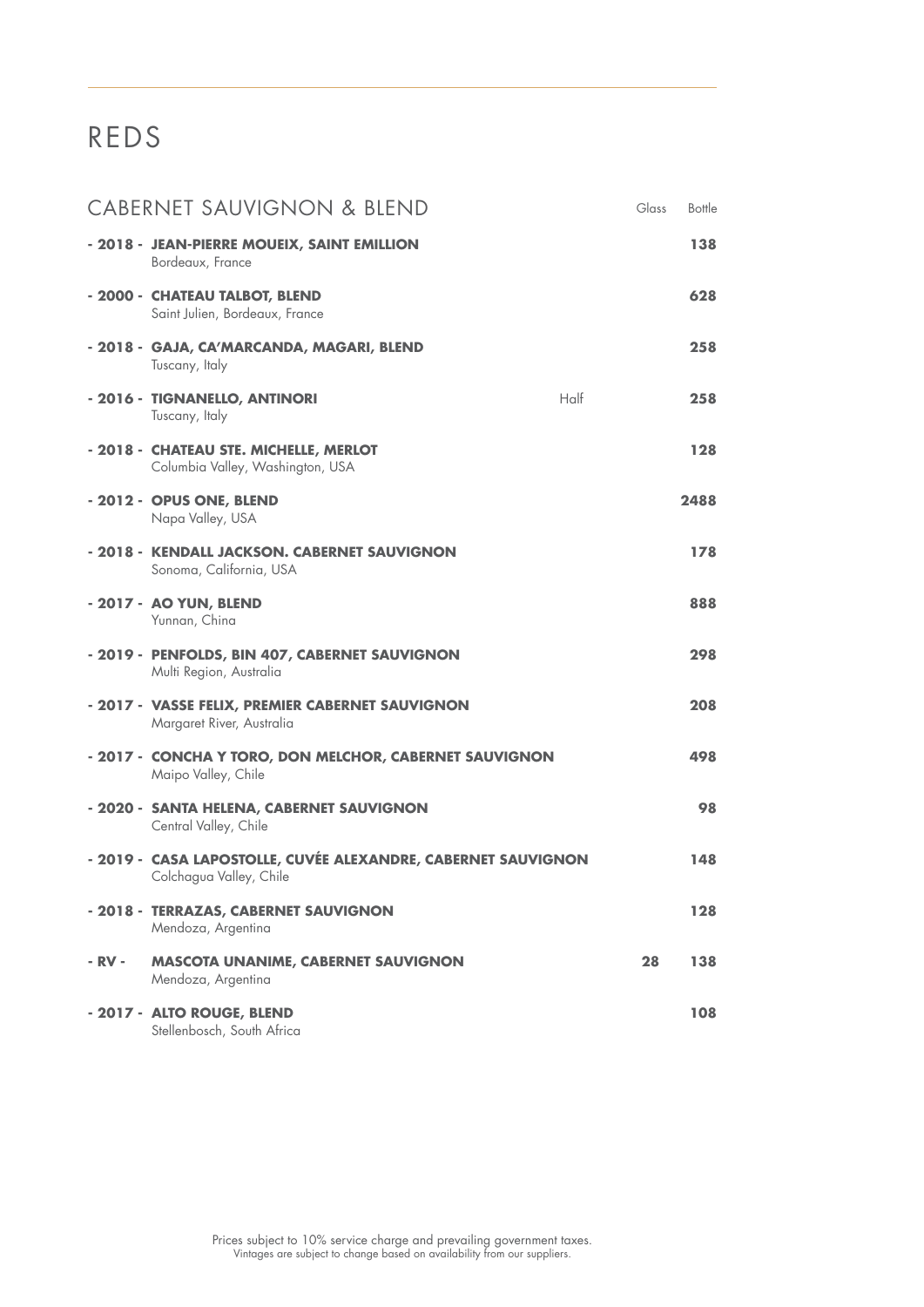|        | SYRAH/SHIRAZ & BLEND                                                                       | Glass | Bottle |
|--------|--------------------------------------------------------------------------------------------|-------|--------|
|        | - 2018 - PAUL JABOULET AÎNÉ, SAINT JOSEPH, SHIRAZ<br>Rhone Valley, France                  |       | 168    |
|        | - 2013 - PAUL JABOULET AÎNÉ, HERMITAGE, LA PETITE CHAPELLE, SHIRAZ<br>Rhone Valley, France |       | 298    |
|        | - 2017 - E.GUIGAL, CHÂTEAUNEUF-DU-PAPE, BLEND<br>Rhone Valley, France                      |       | 188    |
|        | - 2018 - ANNE GROS & JEAN TOLOT, L'O DE LA VIE MINERVOIS, SHIRAZ<br>Minervois, France      |       | 188    |
|        | - 2019 - PENFOLDS, BIN 28 KALIMNA, SHIRAZ<br>South Australia                               |       | 168    |
| - RV - | PENFOLDS, KOONUNGA HILL 76 SHIRAZ CABERNET<br>South Australia, Australia                   | 20    | 98     |
| - RV - | <b>YALUMBA 'SAMUEL'S COLLECTION' SHIRAZ</b><br>Barossa Valley, Australia                   | 24    | 118    |
|        | PINOT NOIR                                                                                 |       |        |
|        | - 2017 - JOSEPH DROUHIN GEVREY CHAMBERTIN<br>Burgundy, France                              |       | 318    |
|        | - 2019 - MEO CAMUZET, MARSANNAY<br>Burgundy, France                                        |       | 198    |
|        | - 2017 - LOUIS LATOUR SAVIGNY-LES BEAUNE<br>Burgundy, France                               |       | 198    |
|        | - 2018 - LA CREMA<br>Monterey, California, USA                                             |       | 158    |
|        | - 2018 - CRAGGY RANGE, TE MUNA<br>Martinborough, New Zealand                               |       | 168    |
|        | - 2018 - ATA RANGI<br>Martinborough, New Zealand                                           |       | 258    |
|        | - 2017 - CLOUDY BAY, TE WAHI<br>Central Otago, New Zealand                                 |       | 328    |
| - RV - | <b>CLOUDY BAY</b><br>Marlborough, New Zealand                                              | 30    | 138    |
|        | - 2020 - MONTES ALPHA<br>Aconcagua Valley, Chile                                           |       | 118    |

REDS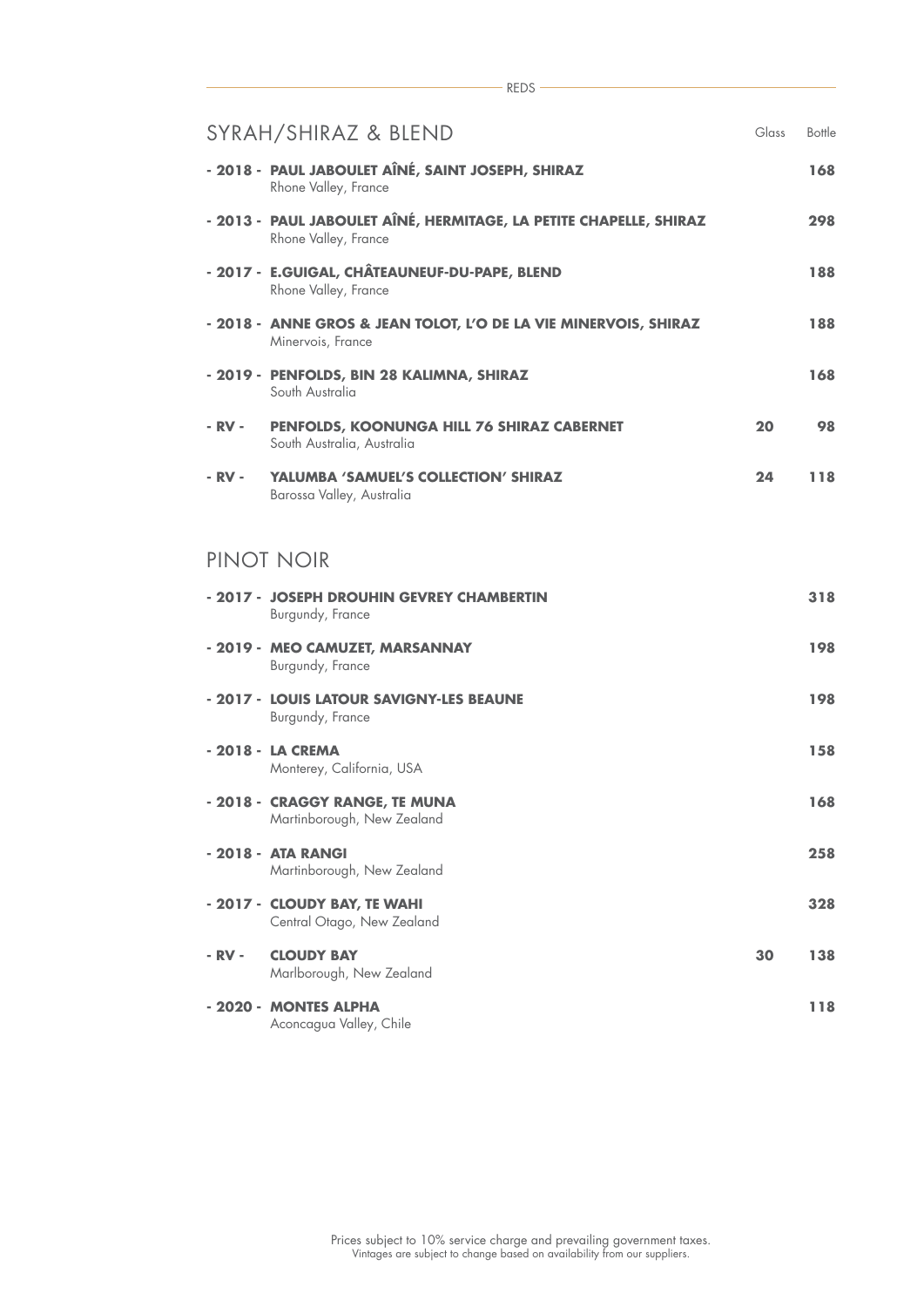|        | <b>REDS OF THE WORLD</b>                                                    | Glass | Bottle |
|--------|-----------------------------------------------------------------------------|-------|--------|
|        | - 2019 - PAUL JABOULET AÎNÉ, COTE DU RHONE<br>Rhone Valley, France          |       | 118    |
|        | - 2017 - ALLEGRINNI, DELLA VALPOLICELLA CLASSICO, AMARONE<br>Veneto, Italy  |       | 458    |
|        | - 2019 - CASTELLO DI AMA, CHIANTI CLASSICO<br>Tuscany, Italy                |       | 158    |
| - RV - | <b>FRESCOBALDI, CASTIGLIONI, CHIANTI</b><br>Tuscany, Italy                  | 20    | 98     |
|        | - 2017 - IL POGGIONE, BRUNELLO DI MONTALCINO, SANGIOVESE<br>Tuscany, Italy  |       | 218    |
|        | - 2017 - PRUNOTTO, BARBARESCO<br>Piedmont, Italy                            |       | 228    |
|        | - 2014 - MASSOLINO, BAROLO MARGHERIA<br>Piedmont, Italy                     |       | 358    |
|        | - 2017 - MUGA RESERVA, TEMPRANILLO<br>Rioja, Spain                          |       | 178    |
|        | - 2017 - TEMPOS VEGA SICILIA, ALIÓN, TEMPRANILLO<br>Ribera Del Duero, Spain |       | 428    |
| - RV - | LUIGI BOSCA, LA LINDA, MALBEC<br>Mendoza, Argentina                         | 22    | 108    |

 $-$  REDS  $-$ 

#### SWEET & FORTIFIED

**- NV - GRAHAM'S 10 YEARS, TAWNY PORT - 20cl 68** Douro, Portugal